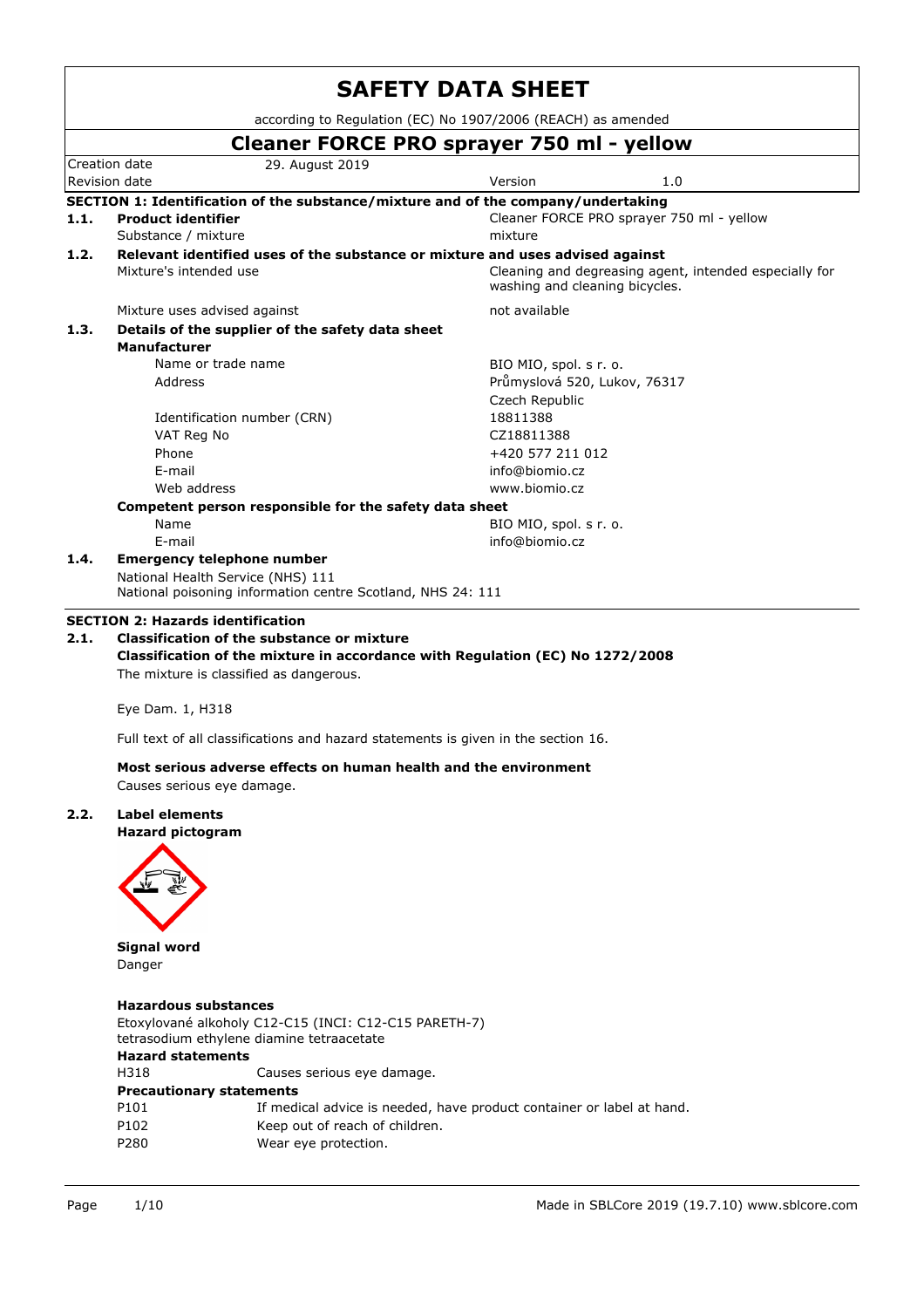according to Regulation (EC) No 1907/2006 (REACH) as amended

# **Cleaner FORCE PRO sprayer 750 ml - yellow**

| Creation date  | 29. August 2019                                                                                                                     |
|----------------|-------------------------------------------------------------------------------------------------------------------------------------|
| Revision date  | Version<br>1.0                                                                                                                      |
| P305+P351+P338 | IF IN EYES: Rinse cautiously with water for several minutes. Remove contact lenses, if<br>present and easy to do. Continue rinsing. |

P310 **Immediately call a doctor.** 

#### **2.3. Other hazards**

Mixture does not contain any substance meet the criteria for PBT or vPvB in accordance with Annex XIII of Regulation (EC) No. 1907/2006 (REACH) as amended.

## **SECTION 3: Composition/information on ingredients**

#### **3.2. Mixtures**

#### **Chemical characterization**

Mixture of substances and additives specified below.

#### **Mixture contains these hazardous substances and substances with the highest permissible concentration in the working environment**

| Identification numbers                                                                                            | Substance name                                            | Content<br>in $%$<br>weight | Classification according to<br>Regulation (EC) No 1272/2008                 | Note. |
|-------------------------------------------------------------------------------------------------------------------|-----------------------------------------------------------|-----------------------------|-----------------------------------------------------------------------------|-------|
| CAS: 68131-39-5                                                                                                   | Etoxylované alkoholy C12-C15 (INCI: C12-<br>C15 PARETH-7) | $<$ 5                       | Eye Dam. 1, H318<br>Aquatic Acute 1, H400                                   |       |
| Index: 603-117-00-0<br>CAS: 67-63-0<br>EC: 200-661-7<br>Registration number:<br>01-2119457558-25                  | isopropanol                                               | < 5                         | Flam. Lig. 2, H225<br>Eye Irrit. 2, H319<br>STOT SE 3, H336                 |       |
| Index: 607-428-00-2<br>CAS: 64-02-8<br>EC: 200-573-9<br>Registration number:<br>01-2119486762-27-<br>0000         | tetrasodium ethylene diamine tetraacetate                 | $<$ 5                       | Acute Tox. 4, H302<br>Eye Dam. 1, H318                                      |       |
| Index: 603-014-00-0<br>CAS: 111-76-2<br>EC: 203-905-0<br>Registration number:<br>01-2119475108-36-<br><b>XXXX</b> | 2-butoxyethanol                                           | < 5                         | Acute Tox. 4, H302, H312, H332<br>Skin Irrit. 2, H315<br>Eye Irrit. 2, H319 |       |

#### **Notes**

1 Substance for which exposure limits of Community for working environment exist.

Full text of all classifications and hazard statements is given in the section 16.

## **SECTION 4: First aid measures**

#### **4.1. Description of first aid measures**

Take care of your own safety. If any health problems are manifested or if in doubt, inform a doctor and show him information from this safety data sheet. If unconscious, put the person in the stabilized (recovery) position on his side with his head slightly bent backwards and make sure that airways are free; never induce vomiting. If the person vomits by himself, make sure that the vomit is not inhaled. In life threatening conditions first of all provide resuscitation of the affected person and ensure medical assistance. Respiratory arrest - provide artificial respiration immediately. Cardiac arrest - provide indirect cardiac massage immediately.

#### **If inhaled**

Terminate the exposure immediately; move the affected person to fresh air.

#### **If on skin**

Remove contaminated clothes. Wash the affected area with plenty of water, lukewarm if possible. Soap, soap solution or shampoo should be used if there is no skin injury. Provide medical treatment if skin irritation persists.

#### **If in eyes**

Rinse eyes immediately with a flow of running water, open the eyelids (also using force if needed); remove contact lenses immediately if worn by the affected person. No neutralization should be performed in any case! Rinsing should be continued for 10-30 minutes from the inner to the outer eye corner to make sure that the other eye is not involved. Depending on the situation, call medical rescue service or ensure medical treatment as promptly as possible. Everyone must be referred for treatment even if affected only a little.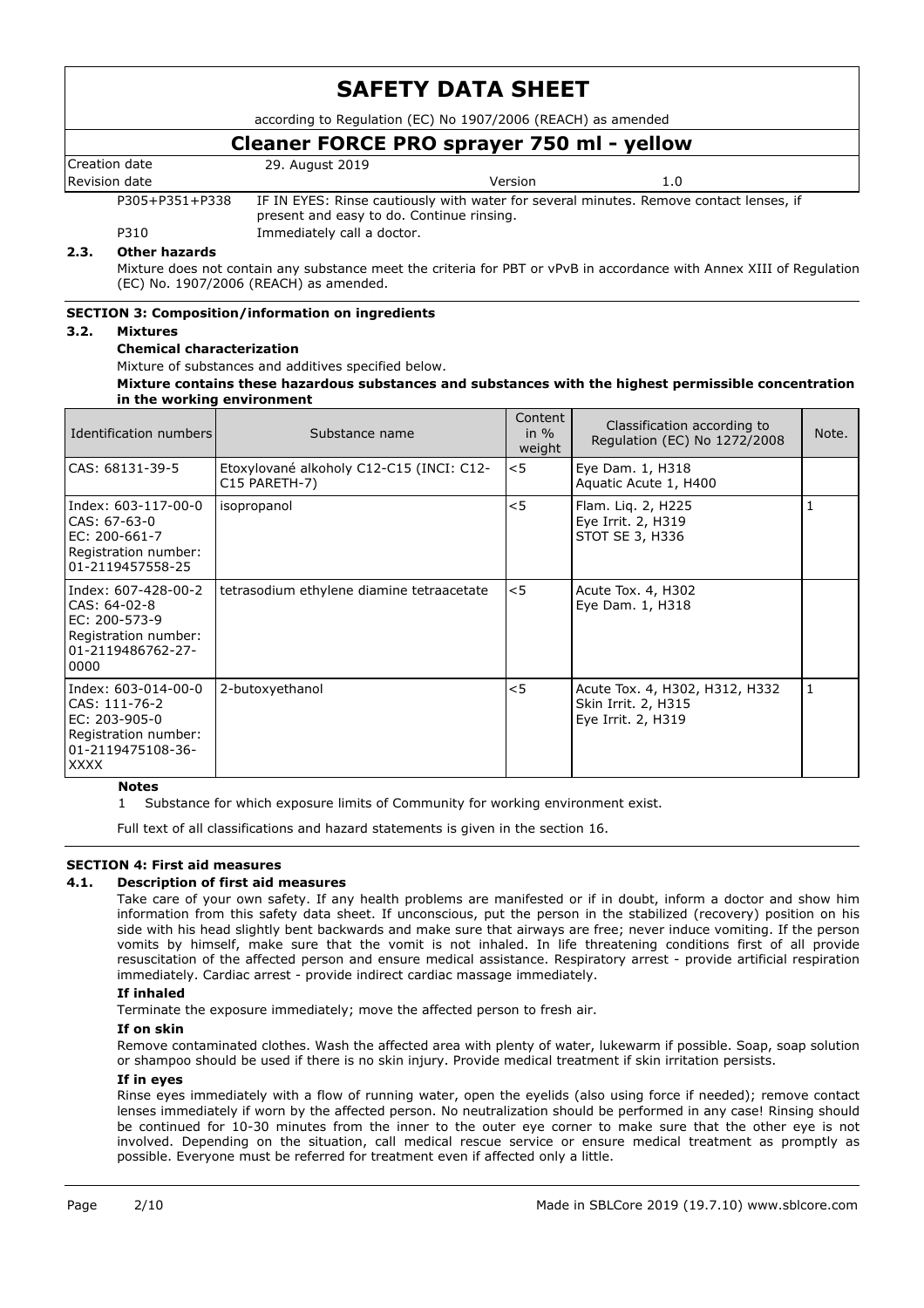according to Regulation (EC) No 1907/2006 (REACH) as amended

## Creation date 29. August 2019 Revision date and the Version of the Version of the Version of the Version of the Version of the Version of the Version of the Version of the Version of the Version of the Version of the Version of the Version of the Versi **Cleaner FORCE PRO sprayer 750 ml - yellow If swallowed** Rinse out the mouth with clean water. In the event of issues, find medical help. **4.2. Most important symptoms and effects, both acute and delayed If inhaled** Inhaling vapours can cause irritation of the breathing system. **If on skin** Not expected. **If in eyes** Causes serious eye damage. **If swallowed** Corrosion of the digestion system can occur. **4.3. Indication of any immediate medical attention and special treatment needed** Symptomatic treatment. **SECTION 5: Firefighting measures 5.1. Extinguishing media**

# **Suitable extinguishing media**

Alcohol-resistant foam, carbon dioxide, powder, water spray jet, water mist.

#### **Unsuitable extinguishing media**

Water - full jet.

#### **5.2. Special hazards arising from the substance or mixture**

In the event of fire, carbon monoxide, carbon dioxide and other toxic gases may arise. Inhalation of hazardous degradation (pyrolysis) products may cause serious health damage.

#### **5.3. Advice for firefighters**

Self-Contained Breathing Apparatus (SCBA) with a chemical protection suit only where personal (close) contact is likely. Use a self-contained breathing apparatus and full-body protective clothing. Do not allow run-off of contaminated fire extinguishing material to enter drains or surface and ground water.

#### **SECTION 6: Accidental release measures**

#### **6.1. Personal precautions, protective equipment and emergency procedures**

Use personal protective equipment for work. Follow the instructions in the Sections 7 and 8. Prevent contact with skin and eyes.

#### **6.2. Environmental precautions**

Prevent contamination of the soil and entering surface or ground water.

#### **6.3. Methods and material for containment and cleaning up**

Spilled product should be covered with suitable (non-flammable) absorbing material (sand, diatomaceous earth, earth and other suitable absorption materials); to be contained in well closed containers and removed as per the Section 13. In the event of leakage of the substantial amount of the product, inform fire brigade and other competent bodies. After removal of the product, wash the contaminated site with plenty of water. Do not use solvents.

# **6.4. Reference to other sections**

See the Section 7, 8 and 13.

## **SECTION 7: Handling and storage**

## **7.1. Precautions for safe handling**

Prevent formation of gases and vapours in concentrations exceeding the occupational exposure limits. Prevent contact with skin and eyes. Use personal protective equipment as per Section 8. Observe valid legal regulations on safety and health protection.

## **7.2. Conditions for safe storage, including any incompatibilities**

Store in tightly closed containers in cold, dry and well ventilated areas designated for this purpose. Storage temperature min 5 °C, max 25 °C

# **7.3. Specific end use(s)**

not available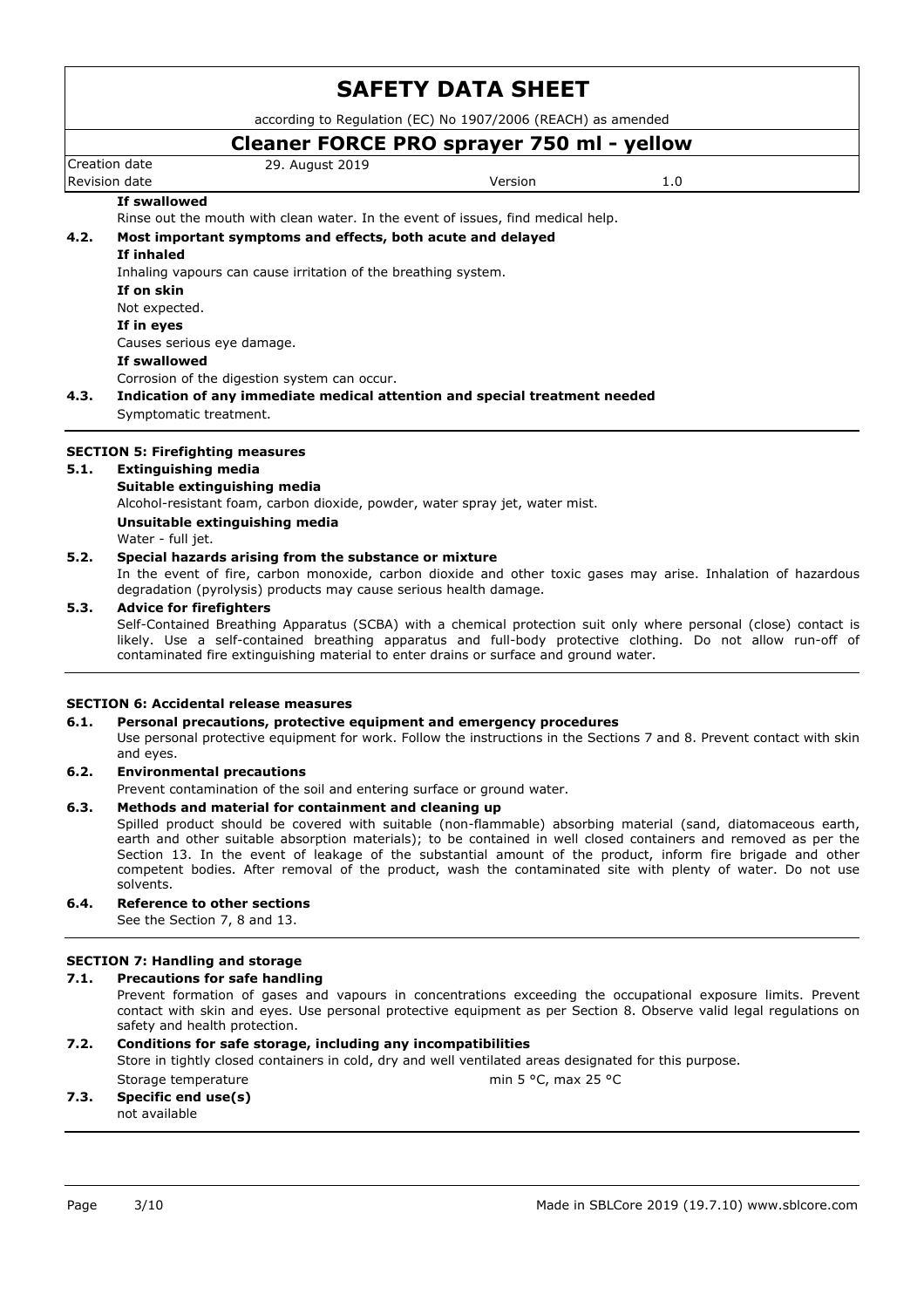according to Regulation (EC) No 1907/2006 (REACH) as amended

# **Cleaner FORCE PRO sprayer 750 ml - yellow**

Revision date **Version** 2.0

Creation date 29. August 2019

# **SECTION 8: Exposure controls/personal protection**

# **8.1. Control parameters**

The mixture contains substances for which occupational exposure limits are set.

#### **European Union**

| Substance name (component)    | <b>Type</b> | Time of<br>exposure | Value                 | <b>Note</b> | Source    |  |
|-------------------------------|-------------|---------------------|-----------------------|-------------|-----------|--|
|                               | OEL         | 8 hours             | 98 mg/m $3$           | skin        |           |  |
| 2-butoxyethanol (CAS: 111-76- | <b>OEL</b>  | 8 hours             | 20 ppm                | skin        | EU limits |  |
| 2)                            | OEL         | Short-term          | 246 mg/m <sup>3</sup> | skin        |           |  |
|                               | OEL         | Short-term          | 50 ppm                | skin        |           |  |

#### **United Kingdom of Great Britain and Northern Ireland**

| Substance name (component)    | Type       | Time of<br>exposure | Value                  | <b>Note</b>                                                                                                                                                            | Source     |
|-------------------------------|------------|---------------------|------------------------|------------------------------------------------------------------------------------------------------------------------------------------------------------------------|------------|
|                               | <b>WEL</b> | 8 hours             | 999 mg/m <sup>3</sup>  |                                                                                                                                                                        |            |
| isopropanol (CAS: 67-63-0)    | WEL        | 15 minutes          | 1250 mg/m <sup>3</sup> |                                                                                                                                                                        | <b>GBR</b> |
|                               | WEL        | 8 hours             | 400 ppm                |                                                                                                                                                                        |            |
|                               | WEL        | 15 minutes          | 500 ppm                |                                                                                                                                                                        |            |
|                               | WEL        | 8 hours             | 123 mg/m $3$           | Can be absorbed through the<br>skin. The assigned<br>substances are those for<br>which there are concerns<br>that dermal absorption will<br>lead to systemic toxicity. |            |
| 2-butoxyethanol (CAS: 111-76- | WEL        | 15 minutes          | 246 mg/m <sup>3</sup>  | Can be absorbed through the<br>skin. The assigned<br>substances are those for<br>which there are concerns<br>that dermal absorption will<br>lead to systemic toxicity. | <b>GBR</b> |
| 2)                            | WEL        | 8 hours             | 25 ppm                 | Can be absorbed through the<br>skin. The assigned<br>substances are those for<br>which there are concerns<br>that dermal absorption will<br>lead to systemic toxicity. |            |
|                               | WEL        | 15 minutes          | 50 ppm                 | Can be absorbed through the<br>skin. The assigned<br>substances are those for<br>which there are concerns<br>that dermal absorption will<br>lead to systemic toxicity. |            |

#### **8.2. Exposure controls**

Follow the usual measures intended for health protection at work and especially for good ventilation. This can be achieved only by local suction or efficient general ventilation. Do not eat, drink and smoke during work. Wash your hands thoroughly with water and soap after work and before breaks for a meal and rest.

#### **Eye/face protection**

Protective goggles or face shield (based on the nature of the work performed).

#### **Skin protection**

Hand protection: Protective gloves resistant to the product. When choosing appropriate thickness, material and permeability of the gloves, observe recommendations of their particular manufacturer. Observe other recommendations of the manufacturer. Other protection: protective workwear. Contaminated skin should be washed thoroughly.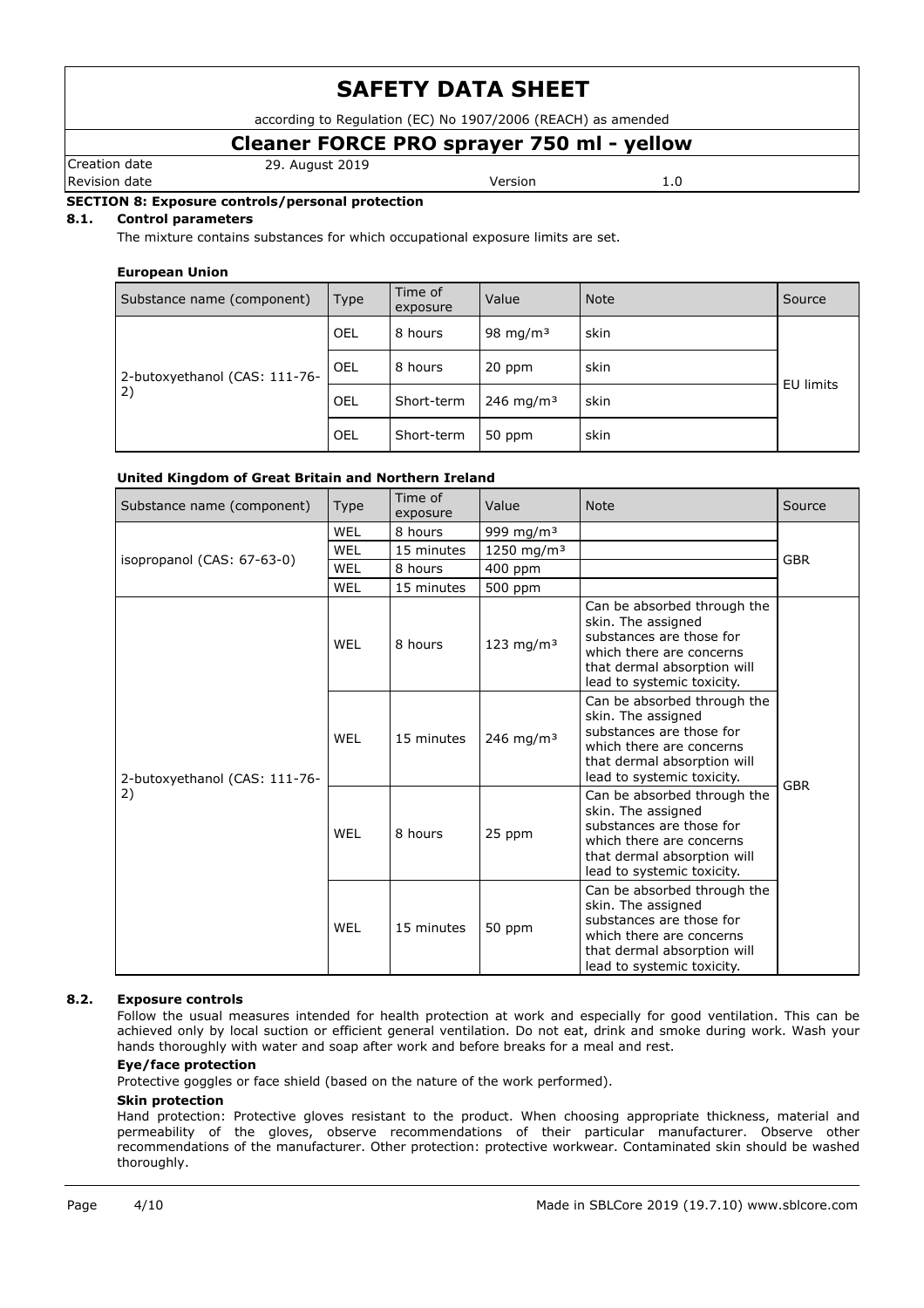according to Regulation (EC) No 1907/2006 (REACH) as amended

# **Cleaner FORCE PRO sprayer 750 ml - yellow**

Creation date 29. August 2019 Revision date and the version of the Version of the Version of the Version of the Version of the Version of the Version of the Version of the Version of the Version of the Version of the Version of the Version of the Versi

### **Respiratory protection**

Halfmask with a filter against organic vapours or a self-contained breathing apparatus as appropriate if exposure limit values of substances are exceeded or in a poorly ventilated environment.

## **Thermal hazard**

Not available.

#### **Environmental exposure controls**

Observe usual measures for protection of the environment, see Section 6.2.

| 9.1. | Information on basic physical and chemical properties |                                                 |
|------|-------------------------------------------------------|-------------------------------------------------|
|      | Appearance                                            | liquid                                          |
|      | Physical state                                        | liquid at 20°C                                  |
|      | color                                                 | vellow                                          |
|      | Odour                                                 | Characteristic, slightly alcoholic              |
|      | Odour threshold                                       | data not available                              |
|      | рH                                                    | 9.5-11.0 (3% solution at 23 °C)                 |
|      | Melting point/freezing point                          | 0 °C                                            |
|      | Initial boiling point and boiling range               | 100 °C                                          |
|      | Flash point                                           | >100 °C                                         |
|      | Evaporation rate                                      | data not available                              |
|      | Flammability (solid, gas)                             | data not available                              |
|      | Upper/lower flammability or explosive limits          |                                                 |
|      | flammability limits                                   | data not available                              |
|      | explosive limits                                      | data not available                              |
|      | Vapour pressure                                       | data not available                              |
|      | Vapour density                                        | data not available                              |
|      | Relative density                                      | data not available                              |
|      | Solubility(ies)                                       |                                                 |
|      | solubility in water                                   | miscible                                        |
|      | solubility in fats                                    | data not available                              |
|      | Partition coefficient: n-octanol/water                | data not available                              |
|      | Auto-ignition temperature                             | data not available                              |
|      | Decomposition temperature                             | data not available                              |
|      | Viscosity                                             | $<$ 100 mPa.s                                   |
|      | Explosive properties                                  | The product does not have explosive properties. |
|      | Oxidising properties                                  | The product has no oxidizing properties.        |
| 9.2. | <b>Other information</b>                              |                                                 |
|      | Density                                               | 1.02 $q/cm^3$ at 20 °C                          |
|      | ignition temperature                                  | data not available                              |

## **SECTION 10: Stability and reactivity**

| 10.1. | Reactivity                                                                                                                                    |
|-------|-----------------------------------------------------------------------------------------------------------------------------------------------|
|       | not available                                                                                                                                 |
| 10.2. | <b>Chemical stability</b>                                                                                                                     |
|       | The product is stable under normal conditions.                                                                                                |
|       | 10.3. Possibility of hazardous reactions                                                                                                      |
|       | Unknown.                                                                                                                                      |
|       | 10.4. Conditions to avoid                                                                                                                     |
|       | The product is stable and no degradation occurs under normal use. Protect against flames, sparks, overheating and<br>against frost.           |
|       | 10.5. Incompatible materials                                                                                                                  |
|       | Protect against strong acids, bases and oxidizing agents.                                                                                     |
|       | 10.6. Hazardous decomposition products                                                                                                        |
|       | Not developed under normal uses. Dangerous outcomes such as carbon monoxide and carbon dioxide are formed at<br>high temperature and in fire. |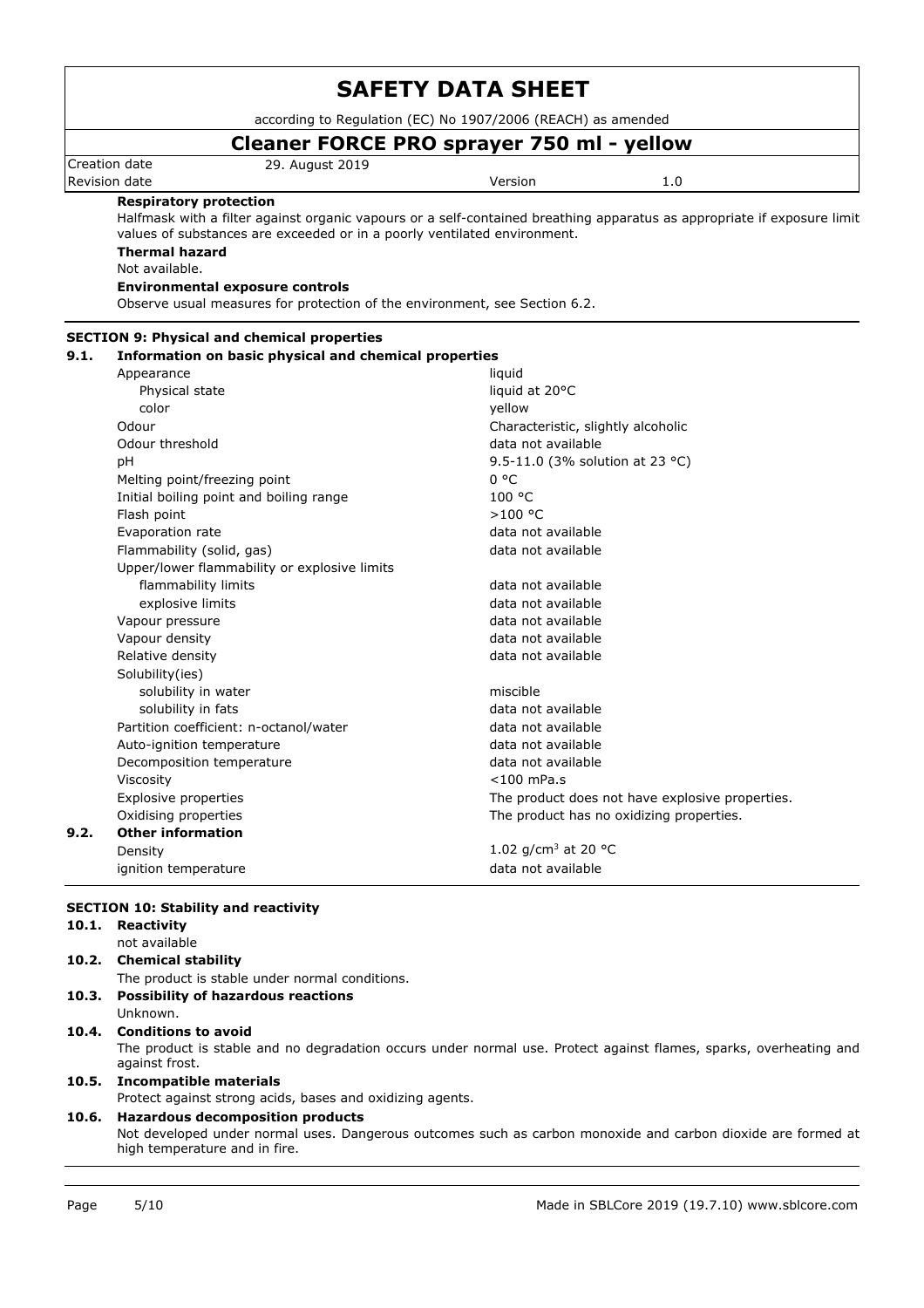according to Regulation (EC) No 1907/2006 (REACH) as amended

# **Cleaner FORCE PRO sprayer 750 ml - yellow**

Creation date 29. August 2019

Revision date and the version of the Version of the Version of the Version of the Version of the Version of the Version of the Version of the Version of the Version of the Version of the Version of the Version of the Versi

# **SECTION 11: Toxicological information**

### **11.1. Information on toxicological effects**

No toxicological data is available for the mixture.

#### **Acute toxicity**

Based on available data the classification criteria are not met.

#### 2-butoxyethanol

| Route of exposure  | Parameter        | Value               | Time of<br>exposure | <b>Species</b> | Sex |
|--------------------|------------------|---------------------|---------------------|----------------|-----|
| Oral               | $LD_{50}$        | 1480 mg/kg          |                     | l Rat          |     |
| Dermal             | LD <sub>50</sub> | $220 \text{ mg/kg}$ |                     | <b>Rat</b>     |     |
| Inhalation (vapor) | LC <sub>50</sub> | 2900 mg/kg          | 4 hour              | <b>Rat</b>     |     |

## Etoxylované alkoholy C12-C15 (INCI: C12-C15 PARETH-7)

| Route of exposure | Parameter | Value          | Time of<br>exposure | <b>Species</b>             | <b>Sex</b> |
|-------------------|-----------|----------------|---------------------|----------------------------|------------|
| Oral              | LD50      | $>10000$ mg/kg |                     | Rat (Rattus<br>norvegicus) |            |

#### isopropanol

| Route of exposure  | Parameter | Value          | Time of<br>exposure | <b>Species</b> | Sex |
|--------------------|-----------|----------------|---------------------|----------------|-----|
| Oral               | ∟D50      | $>$ 2000 mg/kg |                     | Rat            |     |
| Dermal             | LD50      | $>$ 2000 mg/kg |                     | Rat            |     |
| Inhalation (vapor) | LC50      | $>5$ mg/kg     | 4 hour              | Rat            |     |

#### **Skin corrosion/irritation**

Based on available data the classification criteria are not met.

#### **Serious eye damage/irritation**

Causes serious eye damage.

#### **Respiratory or skin sensitisation**

Based on available data the classification criteria are not met.

#### **Germ cell mutagenicity**

Based on available data the classification criteria are not met.

#### **Carcinogenicity**

Based on available data the classification criteria are not met.

#### **Reproductive toxicity**

Based on available data the classification criteria are not met.

#### **Toxicity for specific target organ - single exposure**

Based on available data the classification criteria are not met.

#### **Toxicity for specific target organ - repeated exposure**

Based on available data the classification criteria are not met.

#### **Aspiration hazard**

Inhalation of solvent vapors above values exceeding exposure limits for working environment may result in acute inhalation poisoning, depending on the level of concentration and exposure time. Based on available data the classification criteria are not met.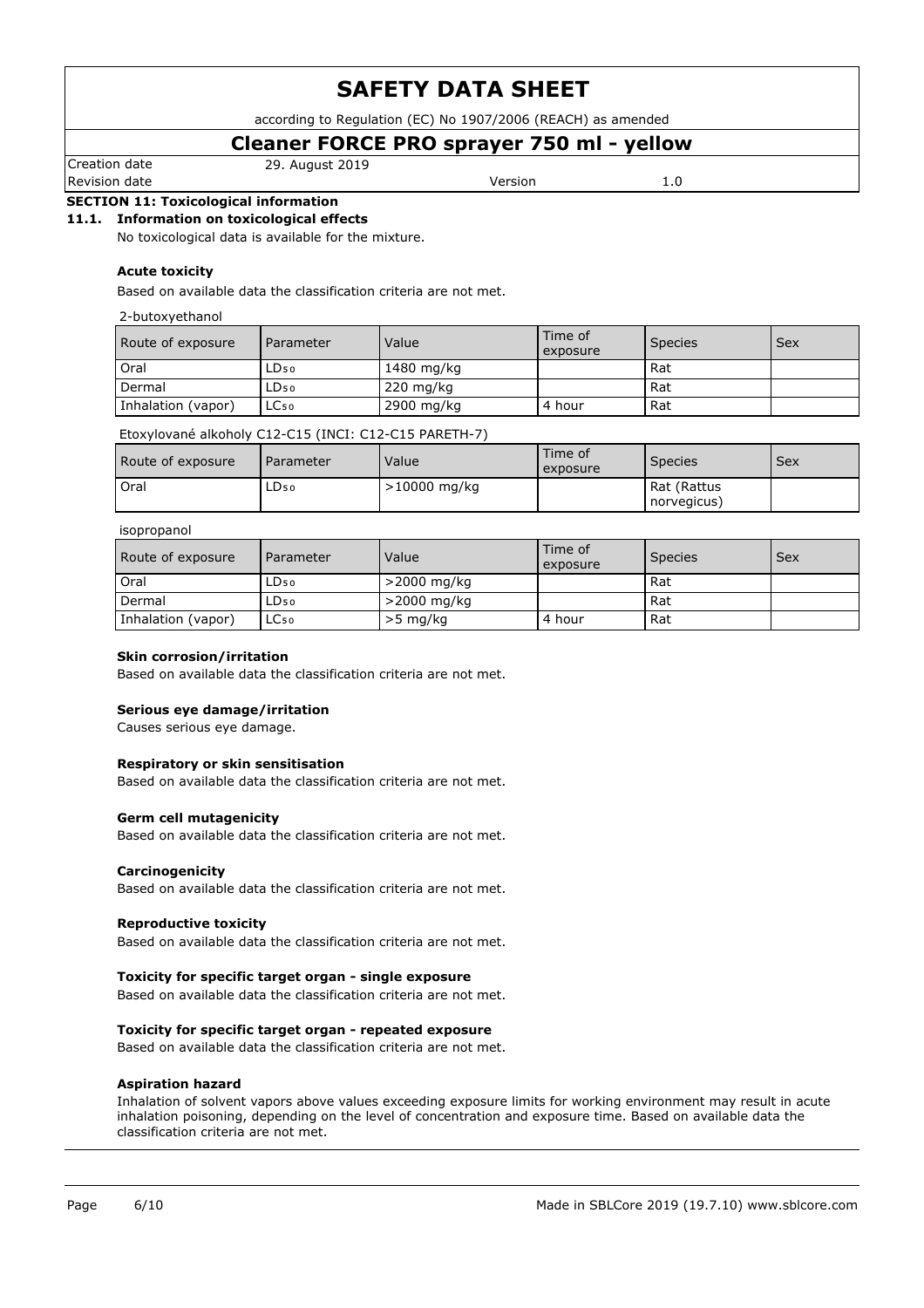according to Regulation (EC) No 1907/2006 (REACH) as amended

# **Cleaner FORCE PRO sprayer 750 ml - yellow**

Creation date 29. August 2019

Revision date **Version** 2.0

**SECTION 12: Ecological information**

**12.1. Toxicity**

### **Acute toxicity**

Data for the mixture are not available.

#### 2-butoxyethanol

| Parameter        | Value          | Time of exposure | <b>Species</b>                     | Environment |
|------------------|----------------|------------------|------------------------------------|-------------|
| LC <sub>50</sub> | $>1000$ mg/l   | 96 hour          | Fishes (Oncorhynchus<br>mykiss)    |             |
| EC <sub>50</sub> | 1720-5000 mg/l | 24 hour          | Daphnia (Daphnia<br>magna)         |             |
| EC <sub>50</sub> | $>100$ mg/kg   | 7 day            | Algae (Scenedesmus<br>subspicatus) |             |

## Etoxylované alkoholy C12-C15 (INCI: C12-C15 PARETH-7)

| Parameter        | Value         | Time of exposure | <b>Species</b>                  | Environment |
|------------------|---------------|------------------|---------------------------------|-------------|
| EC <sub>50</sub> | $460 \mu q/l$ | 48 hour          | Daphnia (Daphnia<br>magna)      | Freshwater  |
| LC <sub>50</sub> | $960 \mu q/l$ | 96 hour          | Fishes (Pimephales<br>promelas) | Freshwater  |

#### isopropanol

| Parameter        | Value       | Time of exposure | <b>Species</b> | Environment |
|------------------|-------------|------------------|----------------|-------------|
| LC <sub>50</sub> | $>100$ mg/l | 96 hour          | Fishes         |             |
| EC <sub>50</sub> | $>100$ mg/l | 48 hour          | Daphnia        |             |
| $IC_{50}$        | $>100$ mg/l | 72 hour          | Algae          |             |

## **Chronic toxicity**

| Parameter   | Value    | Time of exposure | <b>Species</b>                  | Environment |
|-------------|----------|------------------|---------------------------------|-------------|
| <b>NOEC</b> | 320 µg/l | 30 dav           | Fishes (Pimephales<br>promelas) | Freshwater  |

## **12.2. Persistence and degradability**

Surfactants are biodegradable according to the European Parliament and Council Regulation (EC) No. 648/2004 on detergents, as amended.

# **12.3. Bioaccumulative potential**

Not available.

## **12.4. Mobility in soil**

Not available.

#### **12.5. Results of PBT and vPvB assessment** Product does not contain any substance meeting the criteria for PBT or vPvB in accordance with the Annex XIII of Regulation (EC) No 1907/2006 (REACH) as amended.

# **12.6. Other adverse effects**

Not available.

## **SECTION 13: Disposal considerations**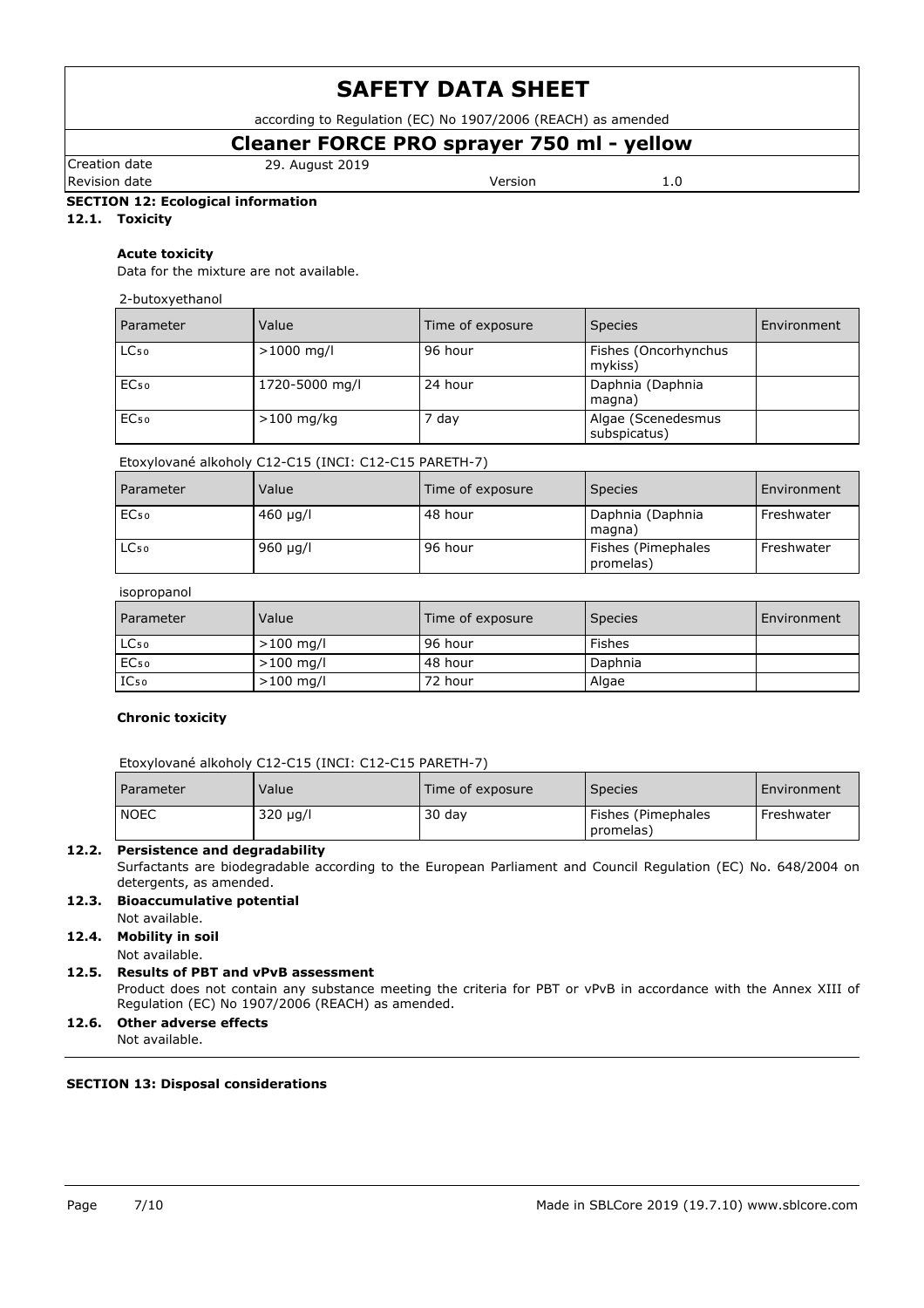according to Regulation (EC) No 1907/2006 (REACH) as amended

# **Cleaner FORCE PRO sprayer 750 ml - yellow**

Creation date 29. August 2019

Revision date and the Version of the Version of the Version of the Version of the Version of the Version of the Version of the Version of the Version of the Version of the Version of the Version of the Version of the Versi

### **13.1. Waste treatment methods**

Hazard of environmental contamination; dispose of the waste in accordance with the local and/or national regulations. Proceed in accordance with valid regulations on waste disposal. Any unused product and contaminated packaging should be put in labelled containers for waste collection and submitted for disposal to a person authorised for waste removal (a specialized company) that is entitled for such activity. Do not empty unused product in drainage systems. The product must not be disposed of with municipal waste. Empty containers may be used at waste incinerators to produce energy or deposited in a dump with appropriate classification. Perfectly cleaned containers can be submitted for recycling.

#### **Waste management legislation**

Directive 2008/98/EC of the European Parliament and of the Council of 19 November 2008 on waste, as amended. Decision 2000/532/EC establishing a list of wastes, as amended.

#### **SECTION 14: Transport information**

- **14.1. UN number**
	- Not subject to ADR
- **14.2. UN proper shipping name** not available
- **14.3. Transport hazard class(es)** not available
- **14.4. Packing group** not available
- **14.5. Environmental hazards** not available
- **14.6. Special precautions for user** Reference in the Sections 4 to 8.
- **14.7. Transport in bulk according to Annex II of Marpol and the IBC Code** not available

## **SECTION 15: Regulatory information**

#### **15.1. Safety, health and environmental regulations/legislation specific for the substance or mixture**

Regulation (EC) No. 1907/2006 of the European Parliament and of the Council of 18th December 2006 concerning the Registration, Evaluation, Authorisation and Restriction of Chemicals (REACH), establishing the European Chemicals Agency, amending Directive 1999/45/EC and repealing Council Regulation (EEC) No. 793/93 and Commission Regulation (EC) No. 1488/94 as well as Council Directive 76/769/EEC and Commission Directives 91/155/EEC, 93/67/EEC, 93/105/EC and 2000/21/EC, as amended. Regulation (EC) No. 1272/2008 of the European Parliament and of the Council of 16th December 2008 on classification, labelling and packaging of substances and mixtures, amending and repealing Directives 67/548/EEC and 1999/45/EC, and amending Regulation (EC) No. 1907/2006, as amended.

- **15.2. Chemical safety assessment**
	- not available

## **SECTION 16: Other information**

| A list of standard risk phrases used in the safety data sheet |                                                                       |  |
|---------------------------------------------------------------|-----------------------------------------------------------------------|--|
| H <sub>225</sub>                                              | Highly flammable liquid and vapour.                                   |  |
| H302                                                          | Harmful if swallowed.                                                 |  |
| H312                                                          | Harmful in contact with skin.                                         |  |
| H315                                                          | Causes skin irritation.                                               |  |
| H318                                                          | Causes serious eye damage.                                            |  |
| H319                                                          | Causes serious eye irritation.                                        |  |
| H332                                                          | Harmful if inhaled.                                                   |  |
| H336                                                          | May cause drowsiness or dizziness.                                    |  |
| H400                                                          | Very toxic to aquatic life.                                           |  |
| Guidelines for safe handling used in the safety data sheet    |                                                                       |  |
| P101                                                          | If medical advice is needed, have product container or label at hand. |  |
| P102                                                          | Keep out of reach of children.                                        |  |
| P280                                                          | Wear eye protection.                                                  |  |
|                                                               |                                                                       |  |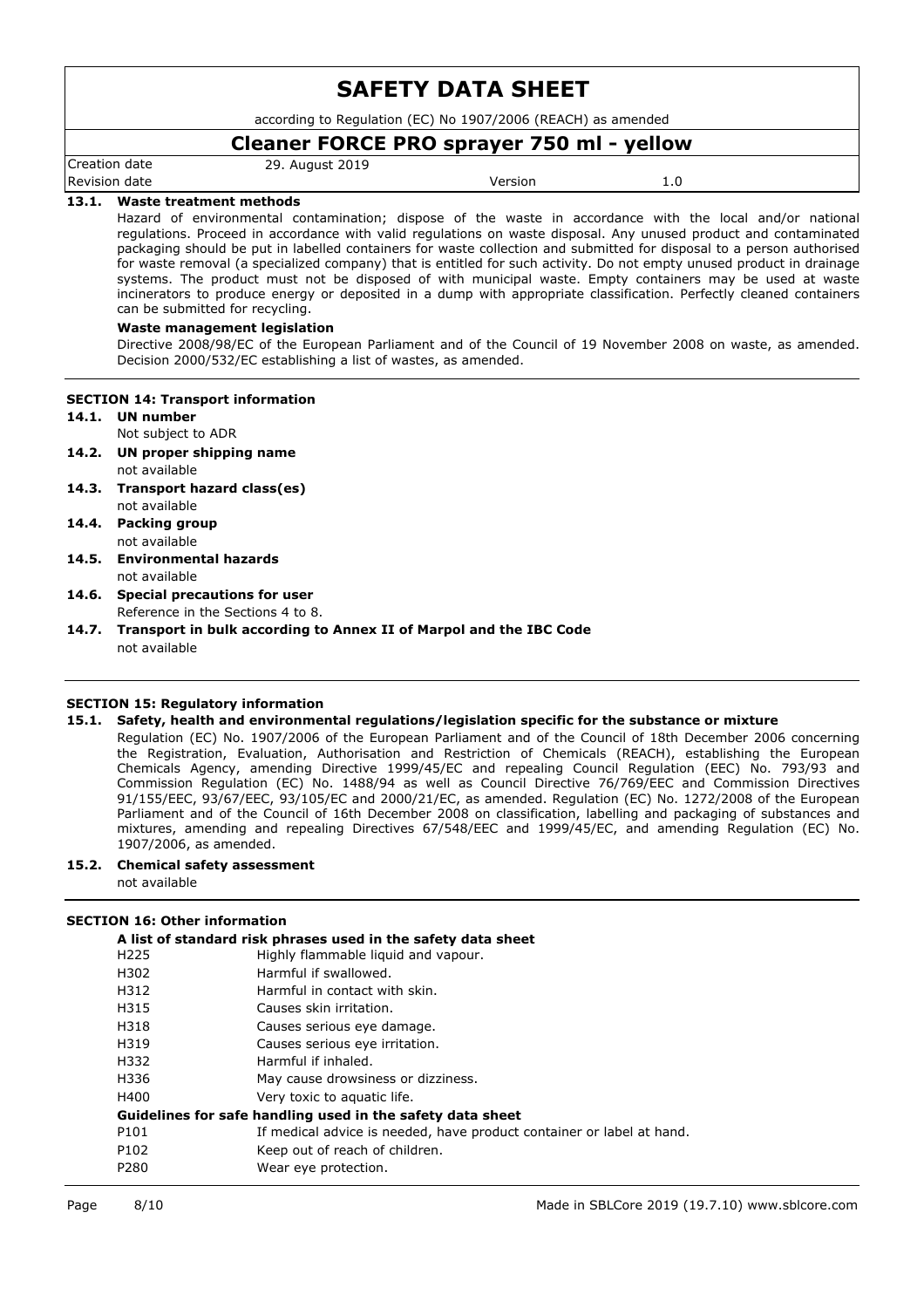|                                                              | <b>SAFETY DATA SHEET</b>                                                                                                                                                                                                                                                                     |  |  |  |  |  |
|--------------------------------------------------------------|----------------------------------------------------------------------------------------------------------------------------------------------------------------------------------------------------------------------------------------------------------------------------------------------|--|--|--|--|--|
| according to Regulation (EC) No 1907/2006 (REACH) as amended |                                                                                                                                                                                                                                                                                              |  |  |  |  |  |
|                                                              | Cleaner FORCE PRO sprayer 750 ml - yellow                                                                                                                                                                                                                                                    |  |  |  |  |  |
| Creation date                                                | 29. August 2019                                                                                                                                                                                                                                                                              |  |  |  |  |  |
| Revision date                                                | Version<br>1.0                                                                                                                                                                                                                                                                               |  |  |  |  |  |
| P305+P351+P338                                               | IF IN EYES: Rinse cautiously with water for several minutes. Remove contact lenses, if                                                                                                                                                                                                       |  |  |  |  |  |
|                                                              | present and easy to do. Continue rinsing.                                                                                                                                                                                                                                                    |  |  |  |  |  |
| P310                                                         | Immediately call a doctor.                                                                                                                                                                                                                                                                   |  |  |  |  |  |
|                                                              | Other important information about human health protection<br>The product must not be - unless specifically approved by the manufacturer/importer - used for purposes other than<br>as per the Section 1. The user is responsible for adherence to all related health protection regulations. |  |  |  |  |  |
|                                                              | Key to abbreviations and acronyms used in the safety data sheet                                                                                                                                                                                                                              |  |  |  |  |  |
| <b>ADR</b>                                                   | European agreement concerning the international carriage of dangerous goods by road                                                                                                                                                                                                          |  |  |  |  |  |
| <b>BCF</b>                                                   | <b>Bioconcentration Factor</b>                                                                                                                                                                                                                                                               |  |  |  |  |  |
| CAS<br><b>CLP</b>                                            | <b>Chemical Abstracts Service</b>                                                                                                                                                                                                                                                            |  |  |  |  |  |
|                                                              | Regulation (EC) No 1272/2008 on classification, labelling and packaging of substance and<br>mixtures                                                                                                                                                                                         |  |  |  |  |  |
| <b>DNEL</b>                                                  | Derived no-effect level                                                                                                                                                                                                                                                                      |  |  |  |  |  |
| <b>EC</b>                                                    | Identification code for each substance listed in EINECS                                                                                                                                                                                                                                      |  |  |  |  |  |
| EC <sub>50</sub><br><b>EINECS</b>                            | Concentration of a substance when it is affected 50% of the population                                                                                                                                                                                                                       |  |  |  |  |  |
| EmS                                                          | European Inventory of Existing Commercial Chemical Substances<br>Emergency plan                                                                                                                                                                                                              |  |  |  |  |  |
| <b>EU</b>                                                    | European Union                                                                                                                                                                                                                                                                               |  |  |  |  |  |
| <b>IATA</b>                                                  | <b>International Air Transport Association</b>                                                                                                                                                                                                                                               |  |  |  |  |  |
| <b>IBC</b>                                                   | International Code For The Construction And Equipment of Ships Carrying Dangerous                                                                                                                                                                                                            |  |  |  |  |  |
|                                                              | Chemicals                                                                                                                                                                                                                                                                                    |  |  |  |  |  |
| IC <sub>50</sub>                                             | Concentration causing 50% blockade                                                                                                                                                                                                                                                           |  |  |  |  |  |
| <b>ICAO</b>                                                  | International Civil Aviation Organization                                                                                                                                                                                                                                                    |  |  |  |  |  |
| <b>IMDG</b>                                                  | <b>International Maritime Dangerous Goods</b>                                                                                                                                                                                                                                                |  |  |  |  |  |
| <b>INCI</b>                                                  | International Nomenclature of Cosmetic Ingredients                                                                                                                                                                                                                                           |  |  |  |  |  |
| <b>ISO</b>                                                   | International Organization for Standardization                                                                                                                                                                                                                                               |  |  |  |  |  |
| <b>IUPAC</b>                                                 | International Union of Pure and Applied Chemistry                                                                                                                                                                                                                                            |  |  |  |  |  |
| LC <sub>50</sub>                                             | Lethal concentration of a substance in which it can be expected death of 50% of the<br>population                                                                                                                                                                                            |  |  |  |  |  |
| $LD_{50}$                                                    | Lethal dose of a substance in which it can be expected death of 50% of the population                                                                                                                                                                                                        |  |  |  |  |  |
| <b>LOAEC</b>                                                 | Lowest observed adverse effect concentration                                                                                                                                                                                                                                                 |  |  |  |  |  |
| <b>LOAEL</b>                                                 | Lowest observed adverse effect level                                                                                                                                                                                                                                                         |  |  |  |  |  |
| log Kow                                                      | Octanol-water partition coefficient                                                                                                                                                                                                                                                          |  |  |  |  |  |
| MARPOL<br><b>NOAEC</b>                                       | International Convention for the Prevention of Pollution From Ships                                                                                                                                                                                                                          |  |  |  |  |  |
| <b>NOAEL</b>                                                 | No observed adverse effect concentration<br>No observed adverse effect level                                                                                                                                                                                                                 |  |  |  |  |  |
| <b>NOEC</b>                                                  | No observed effect concentration                                                                                                                                                                                                                                                             |  |  |  |  |  |
| <b>NOEL</b>                                                  | No observed effect level                                                                                                                                                                                                                                                                     |  |  |  |  |  |
| <b>OEL</b>                                                   | Occupational Exposure Limits                                                                                                                                                                                                                                                                 |  |  |  |  |  |
| PBT                                                          | Persistent, Bioaccumulative and Toxic                                                                                                                                                                                                                                                        |  |  |  |  |  |
| <b>PNEC</b>                                                  | Predicted no-effect concentration                                                                                                                                                                                                                                                            |  |  |  |  |  |
| ppm                                                          | Parts per million                                                                                                                                                                                                                                                                            |  |  |  |  |  |
| <b>REACH</b>                                                 | Registration, Evaluation, Authorisation and Restriction of Chemicals                                                                                                                                                                                                                         |  |  |  |  |  |
| <b>RID</b>                                                   | Agreement on the transport of dangerous goods by rail                                                                                                                                                                                                                                        |  |  |  |  |  |
| UN                                                           | Four-figure identification number of the substance or article taken from the UN Model<br>Regulations                                                                                                                                                                                         |  |  |  |  |  |
| <b>UVCB</b>                                                  | Substances of unknown or variable composition, complex reaction products or biological<br>materials                                                                                                                                                                                          |  |  |  |  |  |
| VOC                                                          | Volatile organic compounds                                                                                                                                                                                                                                                                   |  |  |  |  |  |
| vPvB                                                         | Very Persistent and very Bioaccumulative                                                                                                                                                                                                                                                     |  |  |  |  |  |
| Acute Tox.                                                   | Acute toxicity                                                                                                                                                                                                                                                                               |  |  |  |  |  |
| <b>Aquatic Acute</b>                                         | Hazardous to the aquatic environment                                                                                                                                                                                                                                                         |  |  |  |  |  |
| Eye Dam.                                                     | Serious eye damage                                                                                                                                                                                                                                                                           |  |  |  |  |  |
| Eye Irrit.                                                   | Eye irritation                                                                                                                                                                                                                                                                               |  |  |  |  |  |
| Flam. Liq.                                                   | Flammable liquid                                                                                                                                                                                                                                                                             |  |  |  |  |  |
| Skin Irrit.                                                  | Skin irritation                                                                                                                                                                                                                                                                              |  |  |  |  |  |

 $\overline{a}$